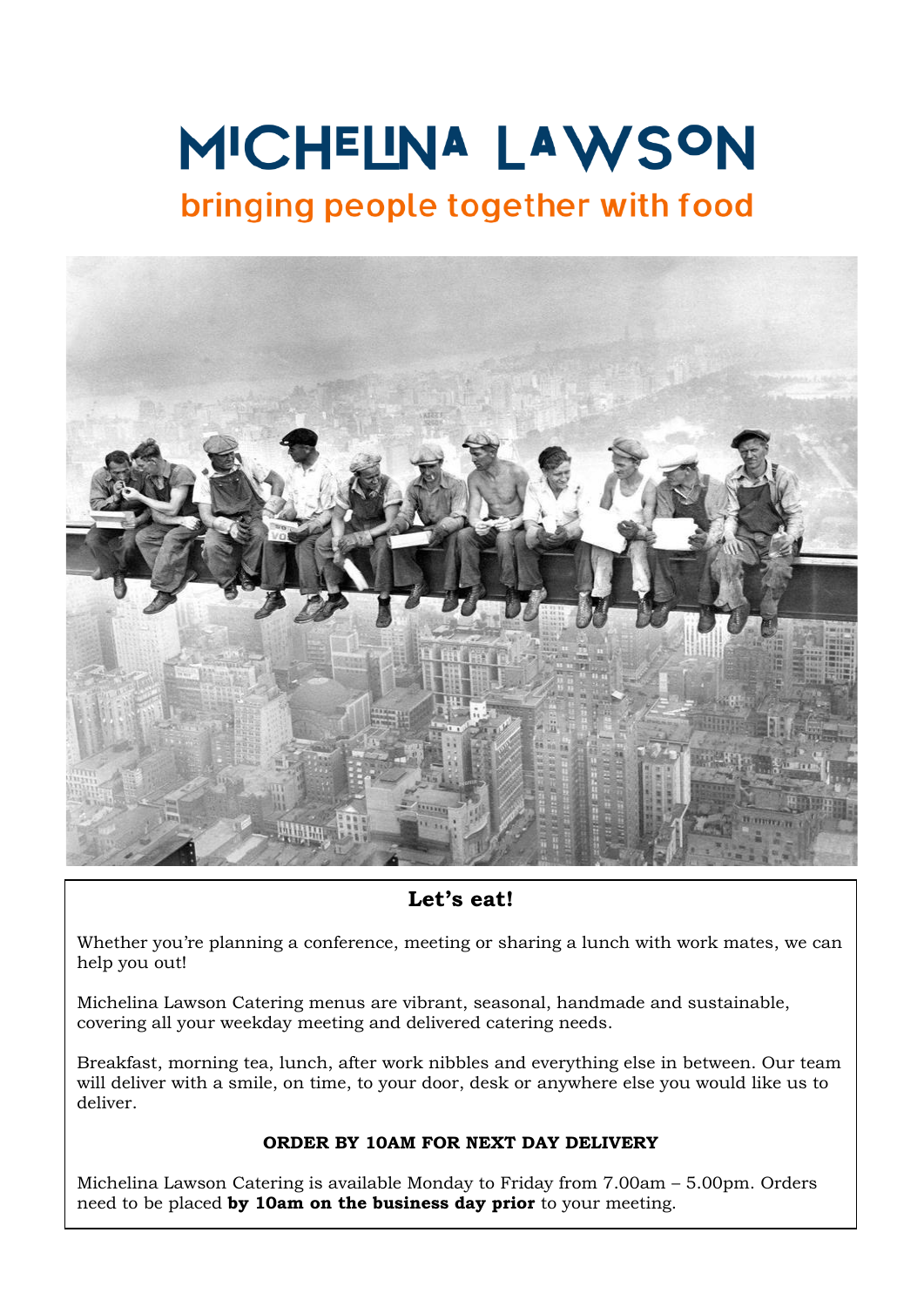# **CONFERENCE PACKAGE**

Our menus are vibrant, seasonal, house made and sustainable, covering all your weekday meetings and delivered catering needs. You can tailor your conference catering menu to suit your needs and include variety when catering over consecutive days. These packages are ideal for working conferences or meetings and can be delivered to your workplace.

# **HALF DAY CONFERENCE PACKAGE \$45pp (Min of 8)**

Package includes:

#### Beverages

Freshly brewed coffee | variety of teas, including herbal | choice of one fresh fruit and vegetable juices | San Pellegrino sparkling water

#### Catering

Morning tea and lunch or lunch and afternoon tea

Service Biodegradable service ware | linen | staff for the duration of your event

#### **MORNING TEA (Select 2)**

Mini Persian love cakes

Chocolate chip and walnut cookies

Nutella, sesame hazelnut rolls

Amaretti biscuits (GF)

Fresh seasonal fruit skewer (GF)

Granola, yoghurt, fruit cups (GF)

Mini prawn & corn fritters, paprika & lemon mayo

Mini zucchini, feta muffins, fraiche, chives (V)

House made beef & pork sausage rolls

Sang choi bau of vegetables (VG GF)

Caramelised onion bacon tarts

Ham, cheese and leek scones

# **FULL DAY CONFERENCE PACKAGE \$55pp (Min of 8)**

Package includes:

Beverages

Freshly brewed coffee | variety of teas, including herbal | choice of one fresh fruit and vegetable juices | San Pellegrino sparkling water

Catering Morning tea, lunch and afternoon tea

#### Service Biodegradable service ware | linen | staff for the duration of your event

# **MENU**

#### **LUNCH (Select 1)**

OPTION 1 – The real bagels Choose from:

- Pastrami cured lox, schmear, capers, onions, tomato
- Salad Bagel, jalapeno schmear, vintage cheddar, grated carrots, cucumber, tomato, onion, beets, rocket
- Corned beef, dill pickles, yellow mustard

OPTION 2 – Individual lunch bowls. Choose from:

- Ploughman's
- Mexican
- Middle Eastern

OPTION 3 – Lunch Tarts Choose from:

- Caramelised onion & brie (V)
- Smoked chicken, blue cheese
- Zucchini, corn, mint (V)

Option 1 & 3 are served with shared seasonal salad

### **AFTERNOON TEA (Select 2)**

Mini tiramisu cups

Fresh seasonal fruit skewer  $(GF)$ 

Sicilian cannoli with ricotta filling

Mini pavlova, cream, pineapple

Smoked chicken BLT sandwiches

Spinach feta pide (V)

Pastrami manchego basil mini sandwich

Vietnamese fresh spring rolls

#### **Fruit & Vegetable Juices**

- Lemon Drink lemon, ginger, pepper
- The Vision carrots, orange, ginger, turmeric
- Drink your greens spinach, cucumber, celery, lemon, ginger, apple
- Orange juice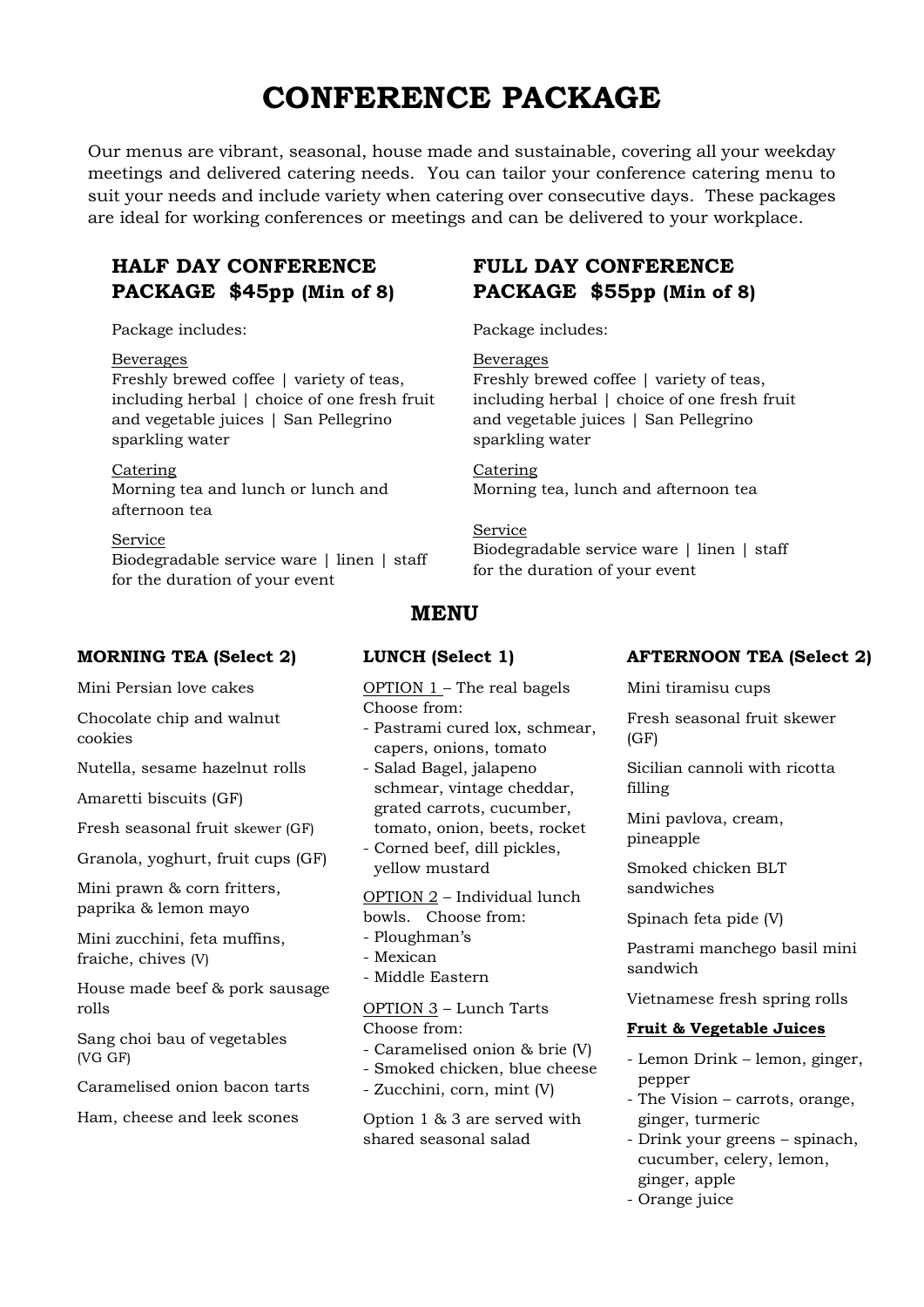# **PLATTERS**

All platters are individually prepared to order and are presented in our range of biodegradable packaging.

If you prefer a presentation tray, please let us know. These wooden trays are not disposable. Our team will collect post-delivery. Please keep in a safe place. A charge of \$20 per tray will apply if they have been disposed of.

Minimum order is for 8 people.

Any platter delivery outside 10kms from Perth CBD will be charged a \$50 delivery fee.

#### **MUFFIN PLATTER (MIN OF 8) \$8pp**

Variety of muffins: coconut and vanilla muffins| lemon, thyme and fetta muffins |chocolate, beetroot and walnut muffins

### **BREAKFAST PLATTER (MIN OF 8) \$9pp**

Mini pancakes | strawberry jam | honey mascarpone | whipped vanilla butter | maple syrup | fresh berries

### **CHEESE PLATTER (MIN OF 8) \$11pp**

Local and imported cheeses | quince paste | dried fruit | nuts | crackers | house made grissini | house made almond bread

# **ITALIAN ANITPASTO PLATTER (MIN OF 8) \$12pp**

Selection of Italian cold meats: mortadella |salami |Italian sausage | coppa (Lonza)

Selection of Italian chesses: bocconcini | taleggio | provolone

Marinated olives | house made pickled vegetables | sundried tomatoes

Fresh bread | grissini | crostini | garnishes

# **GRAZING PLATTER (MIN OF 8) \$14pp**

Selection of 4 continental meats

Selection of 3 cheeses: Blue cheese | double cream brie | cheddar

Marinated olives | mixed nuts | mixed dried fruits | house made gourmet dips

Berries | fresh fruit | quince paste | popcorn | pretzels

Fresh bread | grissini | lavosh | crostini | garnishes

# **GOURMET BAGETTE PLATTER (MIN OF 8) \$9pp**

One round per person. Choice of:

Ham on the bone | mature cheddar | Dijon mustard | mixed salad

Mixed meats: ham, salami, mortadella, coppa | cheese | pickled vegetables

Turkey | double brie | house made cranberry sauce

Roast vegetables | sun dried tomato | pesto sauce

# **COLD COCKTAIL PLATTER (MIN OF 8) \$15pp**

Skewered prawn tails, chimichurri sauce

Crostini, saffron chicken, lime and mint mayonnaise

Eggplant, mango, soba noodle salad

Mille feuille, beef fillet, horseradish cream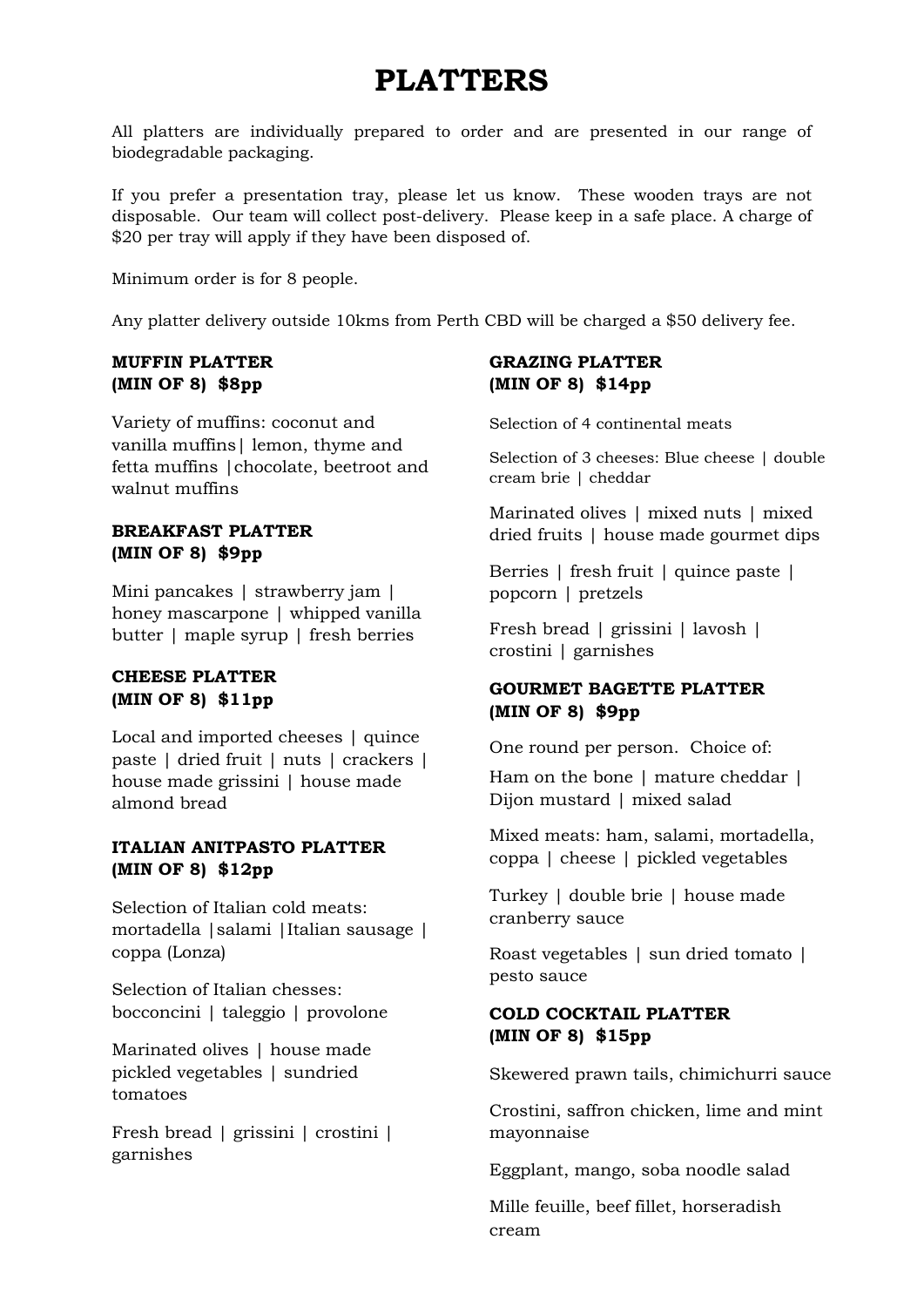# **SHARED LUNCH MEALS**

Let the restaurant come to you! Get a group of workmates (minimum of 8) and have a long shared table lunch. Shared meals are a great way to create a relaxed and informal atmosphere to encourage work mates to socialise.

We can tailor to all dietary requirements and allergies.

### **ITALIAN FEAST (Min 8) \$25 pp**

Shared platters include:

Baked rigatoni pasta, house made beef ragu | cotolette – veal schnitzel | aniseed and orange salad | tiramisu

### **SICILIAN FEAST (Min 8) \$25 pp**

Shared platters include:

Sicilian beef arancini | Pasta alla Norma - macaroni, tomatoes, roasted eggplants, salted ricotta | house made ricotta filled cannoli

# **MIDDLE EASTERN FEAST (Min 8) \$25 pp**

Shared platters include:

Grilled lamb filled with almonds and orange blossom | spring onion, cucumber and herb salad | roast baby carrots with harissa and pomegranate | roast baby potatoes

# **CURRY FEAST (Min 8) \$25 pp**

Shared platters include:

Sri Lankan chicken curry | turmeric and coconut fish curry | basmati rice | riata | pickled vegetables

# **THAI FEAST (Min 8) \$25 pp**

Shared platters include:

Fishcakes with dipping sauce| barbecued pork spareribs with honey | beef with peppers | rice

### **MEXICAN FEAST (Min 8) \$25 pp**

Make your own tacos! Shared platters include:

House made corn tortillas

Fillings include: slow cooked beef brisket | roast pork and pineapple | oven baked crumbed fish | Mexican potatoes

Salsa, relish and sides include: Guacamole |fresh tomato salsa |onion, coriander and radish salsa | pico de gallo |shredded lettuce |

# **VEGIE FEAST (Min 8) \$25 pp**

Shared platters include:

Sang choi bauo of vegetables | grilled eggplant, mango soba noodle salad | beetroot, orange, onion salad | caramalized onions, ricotta, chilli oil tarts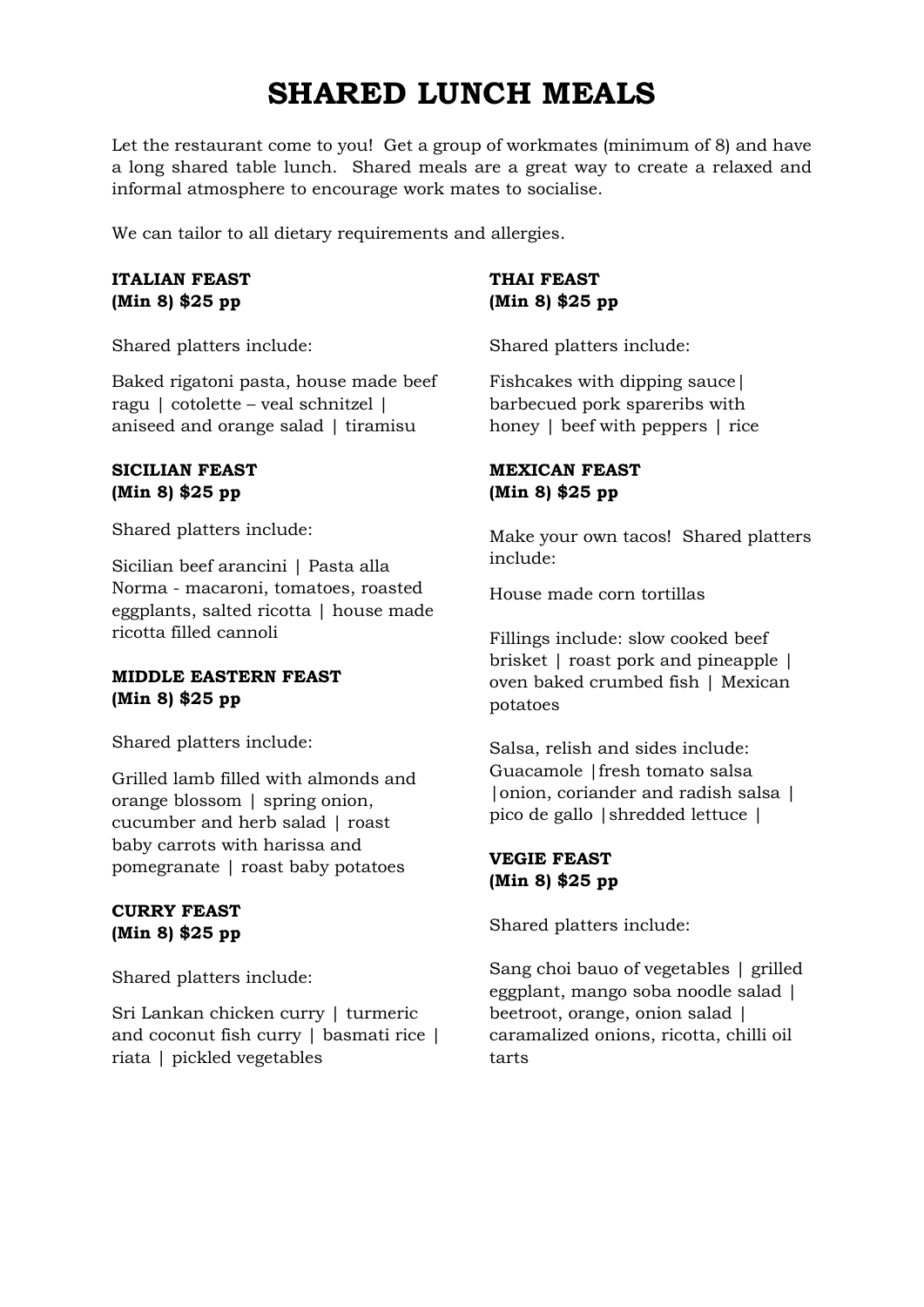# **Canapes**

Our canapes are a great to impress staff, guests and clients. We can assure your guests will not leave hungry. Our canape package is \$45 per person which entails:

- 5 canapes (hot and cold)
- 2 fork dishes
- 1 dessert
- 3 bites per item per guest for 3 hours

#### **COLD**

Local snapper ceviche, red chilli, onion, l ime (GF) Caramelised onion, bacon tarts Sang choi bau of vegetables (VG, GF) Almond bread, brie, strawberries (V) Mille feuille, beef fillet, horseradish cream Baked mussel, breadcrumbs, herbs, parmesan cheese, lemon dust Super seed cracker, roast baba ghanoush, roast garlic, pomegranate (VG) Crostini, saffron chicken, lime and mint mayonnaise Wagu bresaola, pickled pear, candied walnuts Buckwheat blinis, beetroot fetta, smoked salmon, caviar Steak & fries – rare roast slice sirloin, potato straws, horseradish cream, beetroot salt (GF)

#### **HOT**

Potato rosti, cauliflower puree, Lawson's dukkha (VG) Lamb skewers, marinated in lemon juice, parsley, olive oil (GF) House made pork and beef sausage rolls, carmalised onion sauce Glazed ginger, orange chicken drumettes, lemon dust, spring onions (GF) Crispy pork belly, harissa, miso caramel, carrot peanut orange pickle (GF) Fried bocconcini, gremolata, crumbs, lemon Thai grilled pork skewers Baked jacket potato, semi dried tomato cream, chives, crispy shallot (V, GF) Grilled prawn chermoula (GF) Potato, goats cheese, herb tortilla, roast capsicum mayonnaise (V, GF) Seared snapper, parsnip creme, chimichurri (GF) Satay chicken skewers (GF) Sweetcorn and zucchini fritter, hot tomato chutney (VG) Sesame seed scallops, pureed cauliflower, roast saffron apple, crispy prosciutto (GF)

#### **FORK FOOD**

Spinach and ricotta crepe cannelloni, napolitana sauce (V) Corn halloumi zucchini fritters, pear and walnut salad (V) Crispy skin barramundi, pineapple chilli mint salsa (GF) Italian style mac and cheese (V) Mini beef steak, jacket potato, creamy spinach (GF) Roast lamb, beetroot, pide rolls Eggplant, mango, soba noodle salad (VG, GF) Mini Lawson's beef cheese burger, onion rings, house made pickles Lemon dust crusted market fish, house made tartare, chips Korean chicken bao, pickled cucumber and carrot Mini pork sausage, cabbage and apple slaw dogs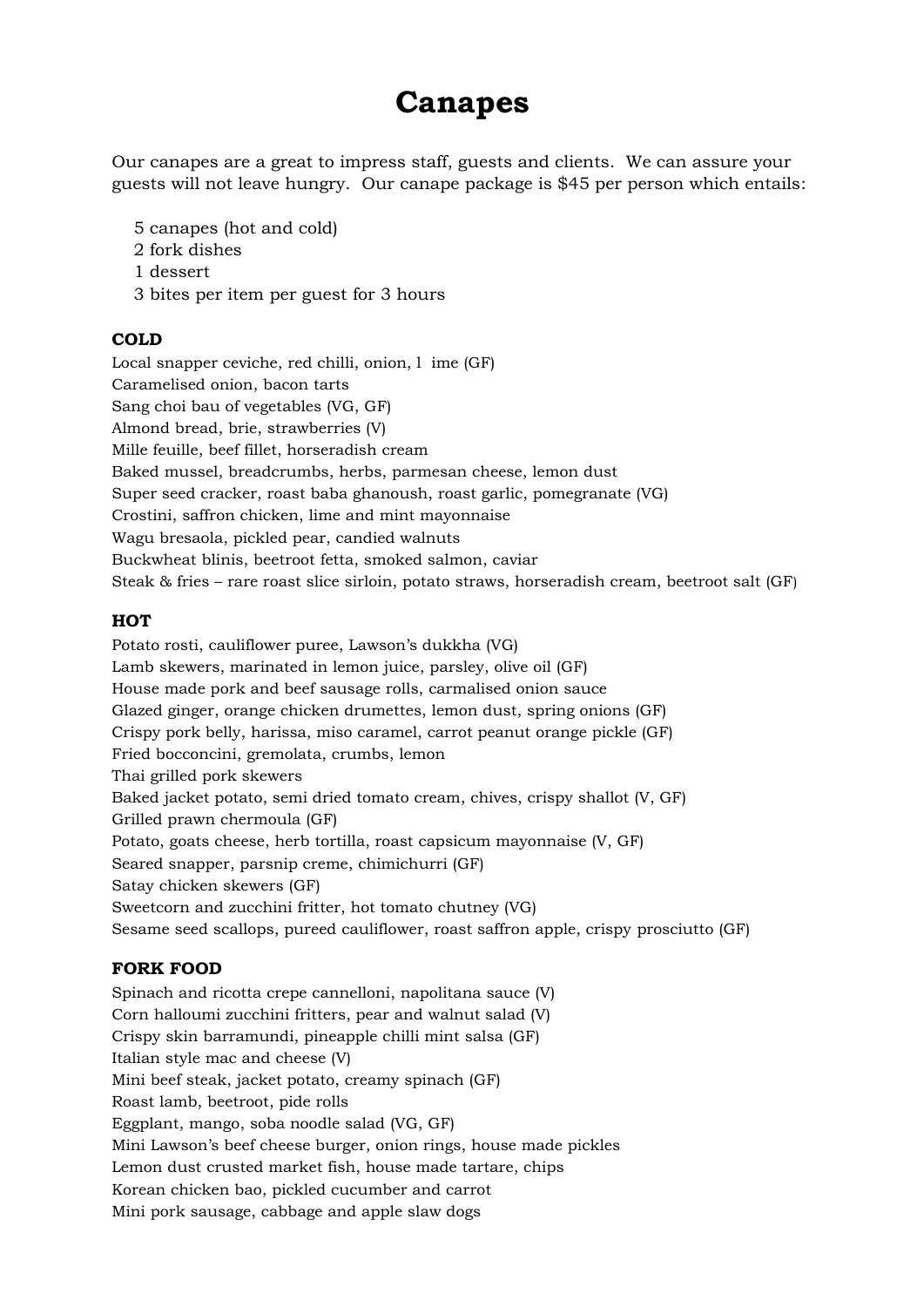#### **SWEETS**

Madagascan Chocolate mousse, fresh raspberries Mini lemon curd, fresh berries, tart shell Mini Tiramisu chocolate cup Mini torched lemon tart baked meringue Mini Sicilian cannoli, ricotta cream, cocoa nibs, pistachios Mini carrot cake bite, cream cheese icing Mini fruit tarts, cream patisserie Strawberry Eton Mess Vegan coconut mousse, passionfruit, lime, roasted pineapple (VG, GF)